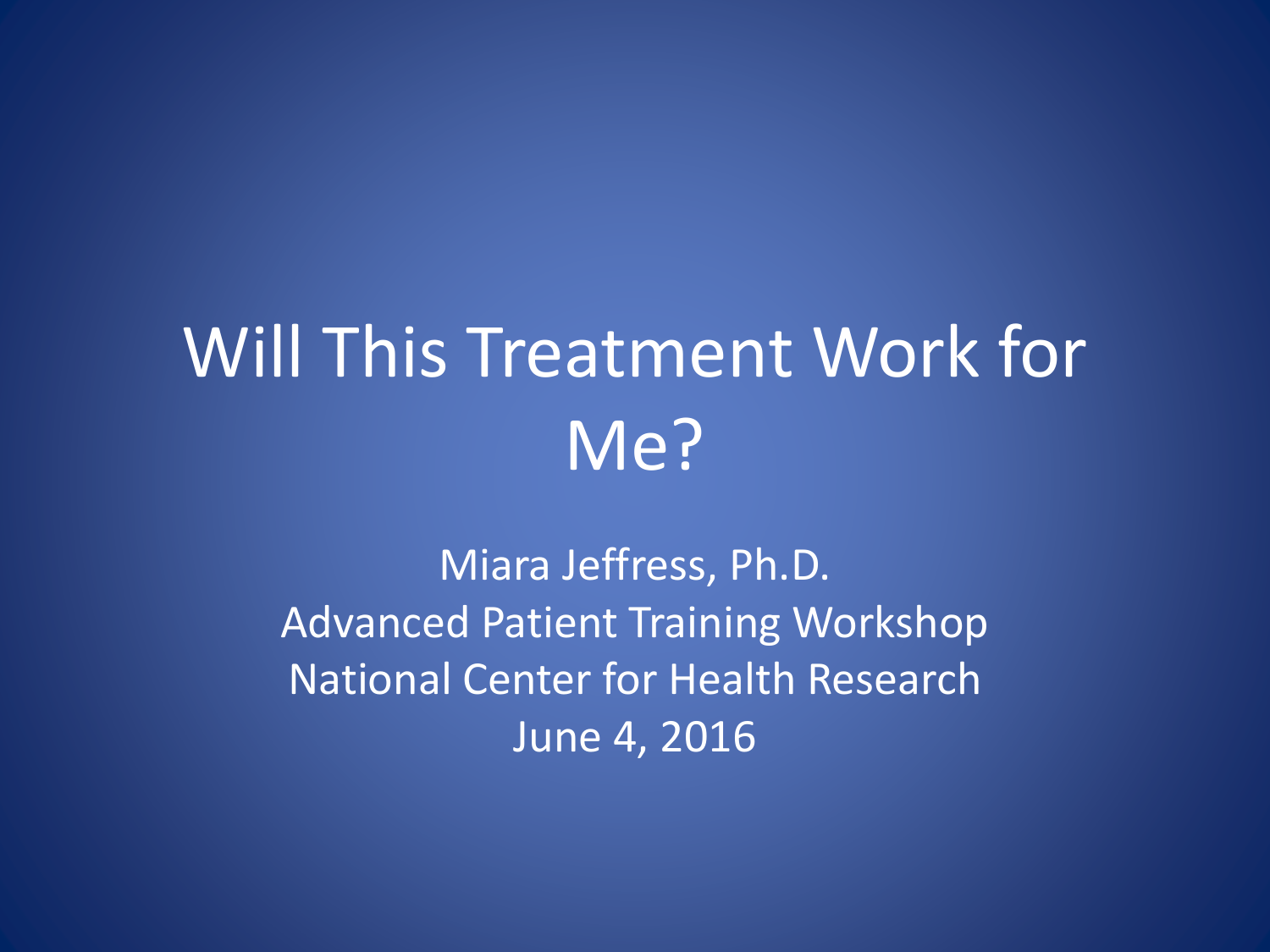## What is subgroup analysis?

- Subgroup
	- A subset of people drawn from a larger group
		- Ex. Race, Ethnicity, Age, Sex
- Subgroup Analysis

– Analyzing safety and effectiveness information separately for a subset of people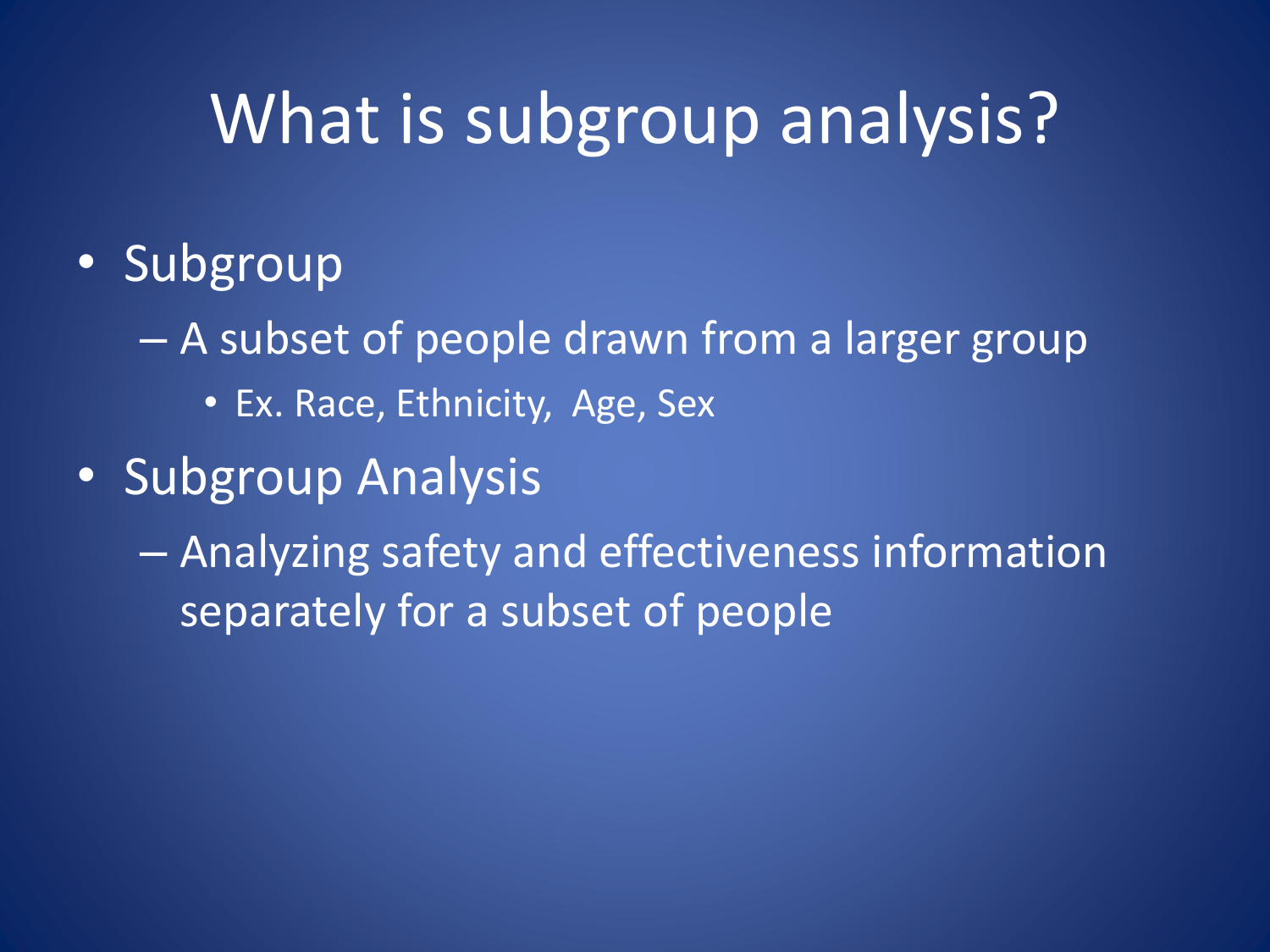#### Why does subgroup analysis matter?

- Improves our understanding of diseases – Examine race, sex and age
- Makes sure treatments and medical devices are safe and effective for all
- Women, people of color and elderly are underrepresented in clinical trials.
- "One size fits all" approach fails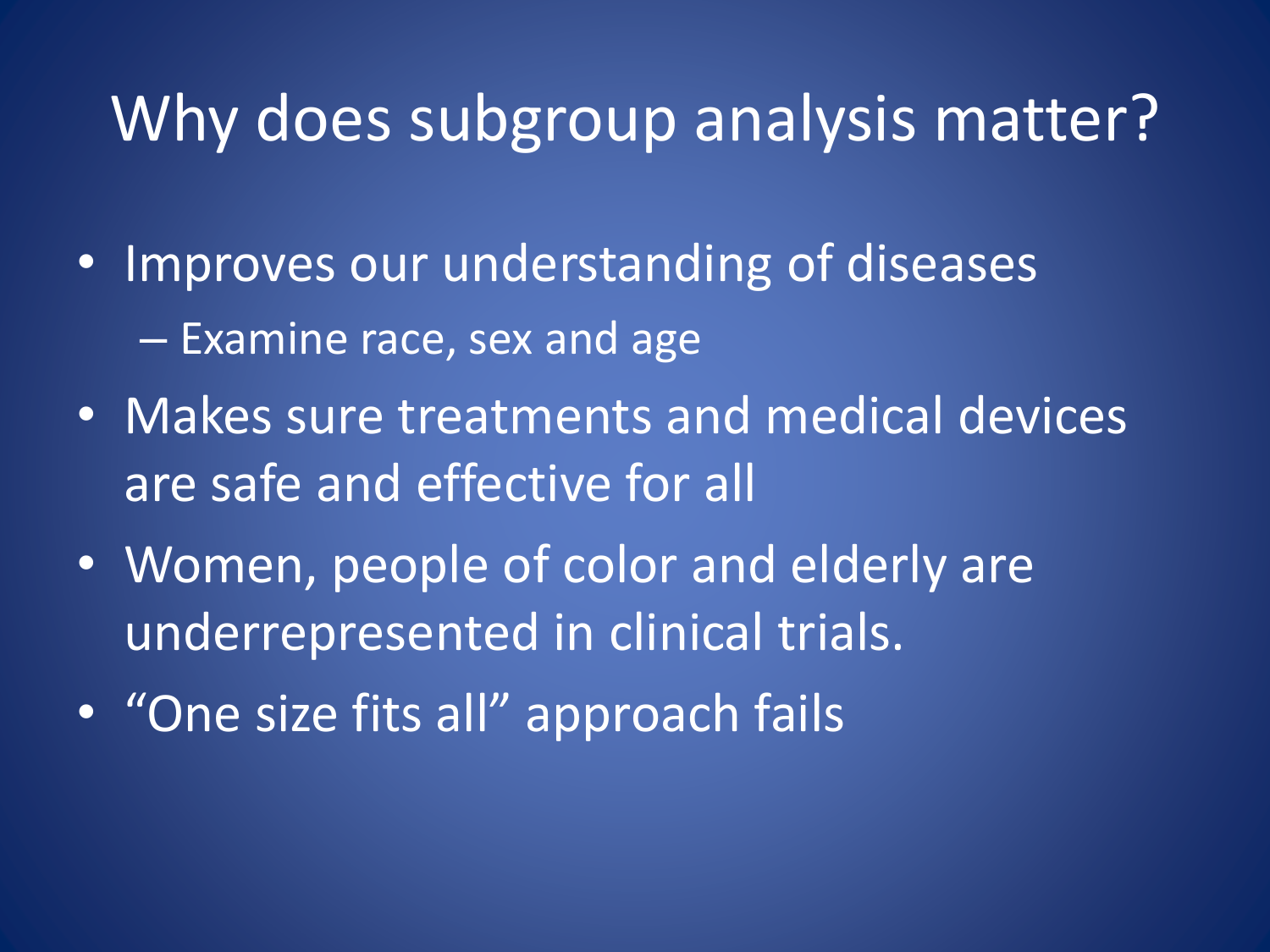### One Dose Doesn't Fit All

• FDA approved Ambien to treat insomnia.

• Millions take Ambien

• Many were involved in car accidents the next day due to drowsiness.

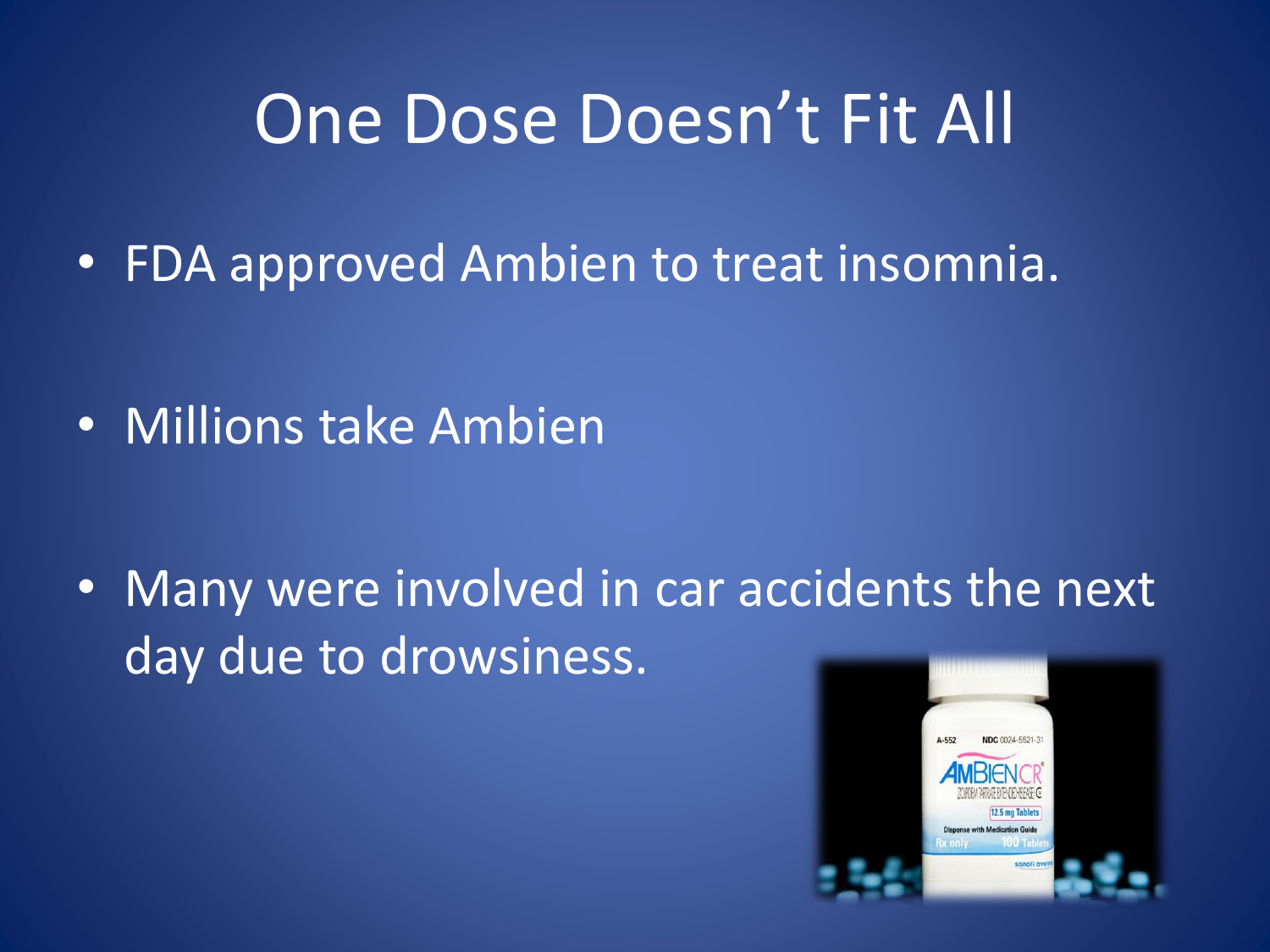## One Dose Fits All Fails

- Studies show Ambien stays in women's bodies longer than in men.
- Women more likely to be impaired the next morning than men.
	- More likely to drive impaired
- So FDA reduced Ambien dosage for women 20+ years after approval.

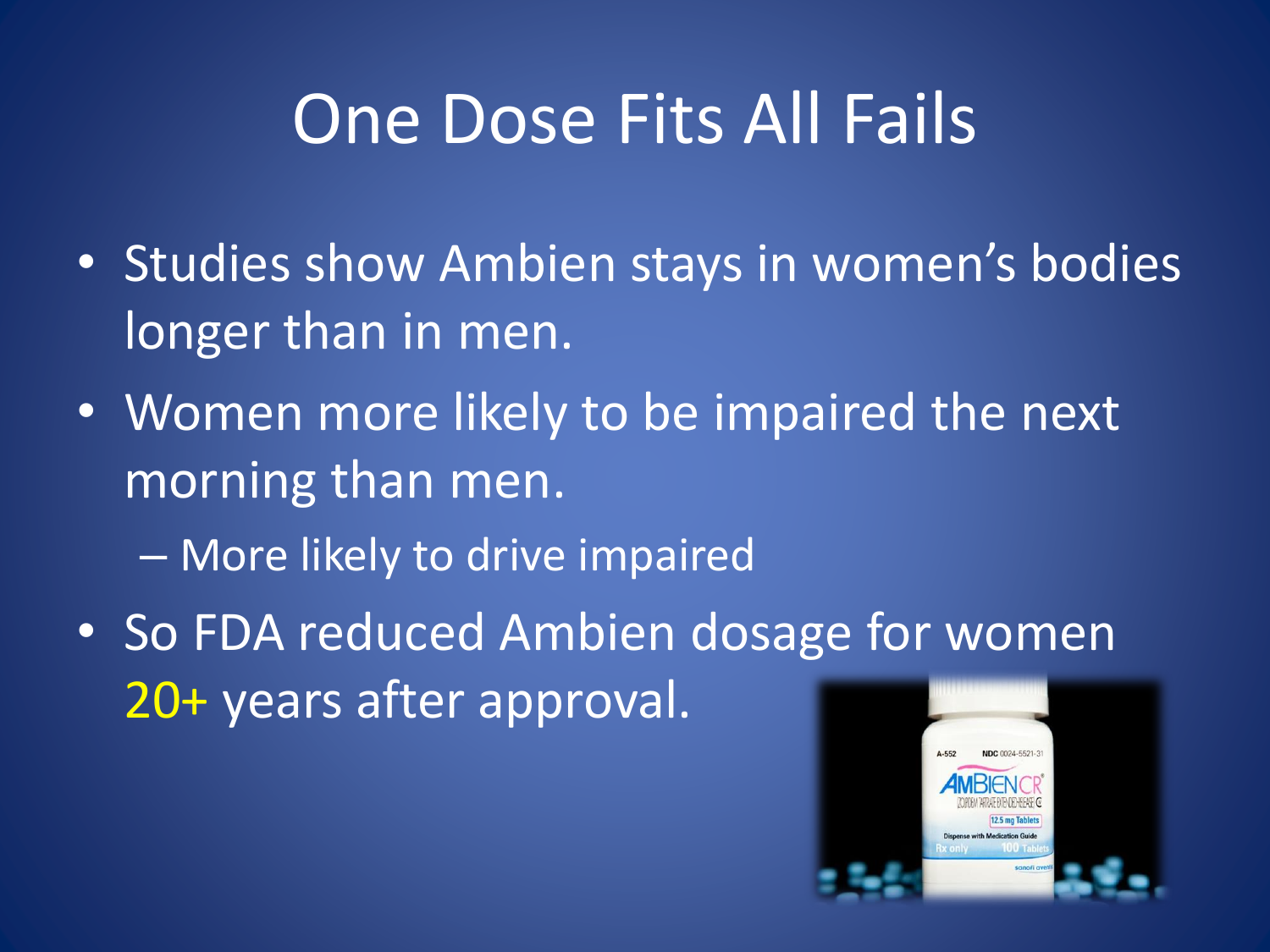### Lesson Learned

- One dose does not fit all
- FDA should ensure the safety and effectiveness of treatments for everyone. – FDA failed
- Treatments should be proven safe and effective for all.

– That requires studying subgroups